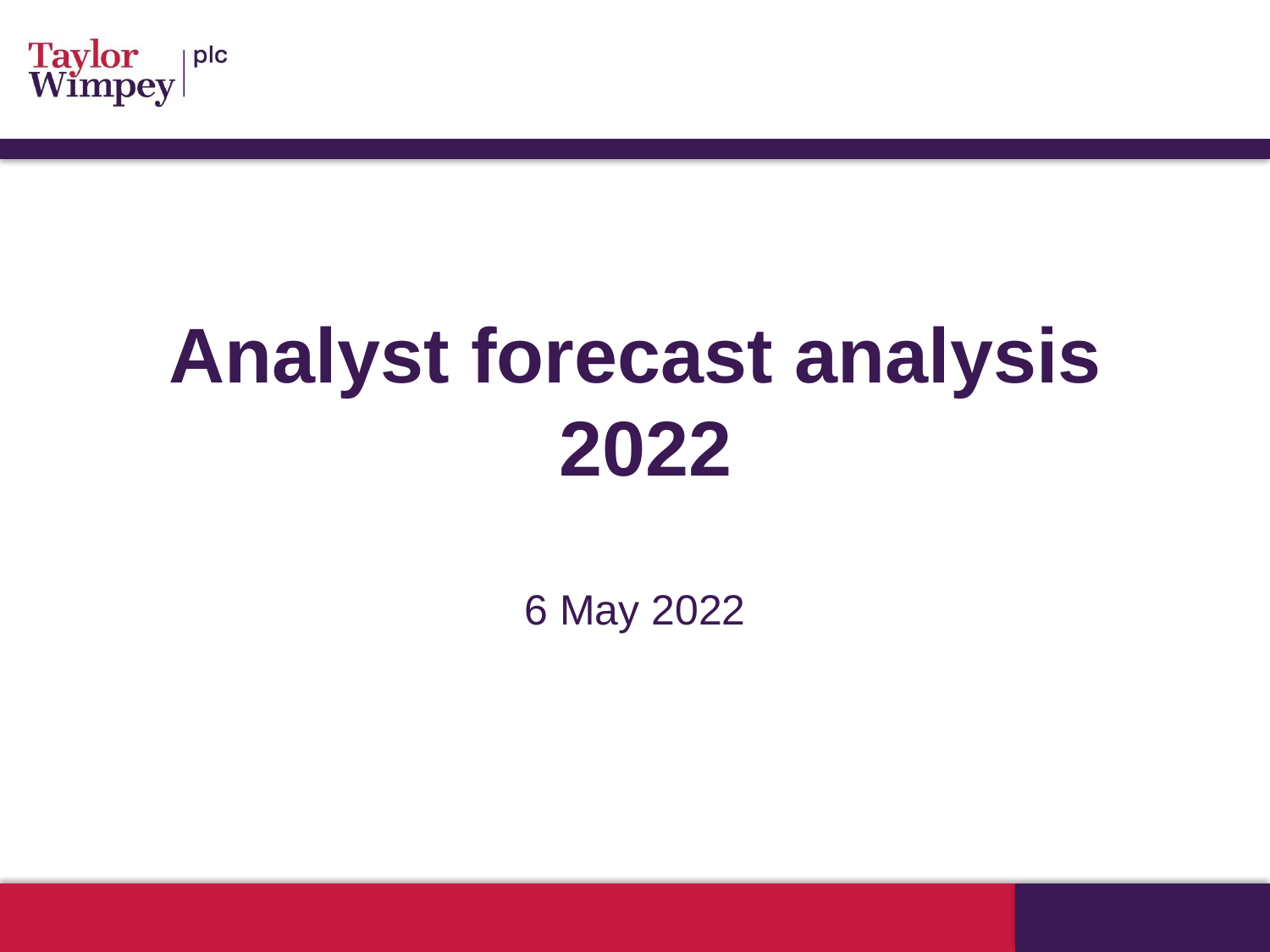**Taylor**<br>Wimpey

plc

The forecasts in this analysis have been provided to Taylor Wimpey plc by a number of registered investment analysts and are, as such, publicly available information.

Taylor Wimpey has not commented on any individual forecasts nor does it intend to do so in the future.

Taylor Wimpey is not regulated by the Financial Conduct Authority and cannot offer investment advice. It should be noted that forecasts are by definition forward looking and are therefore subject to risks and uncertainties that may materially affect eventual results. Although Taylor Wimpey will endeavor to procure that the information is kept updated, Taylor Wimpey assumes no obligation to update or revise such information to reflect circumstances existing after the date hereof or to reflect circumstances existing after the date hereof. Nothing in this analysis should be taken as a recommendation to buy or sell shares in Taylor Wimpey or to take any other action or place any reliance on the analysis. Neither Taylor Wimpey nor any subsidiary undertaking or any director, officer or employee of Taylor Wimpey accepts any responsibility for the accuracy of the forecasts used in this analysis and therefore none of the foregoing shall have no liability whatsoever for the consequences of any reliance or actions taken or not taken based on any of the information in this analysis.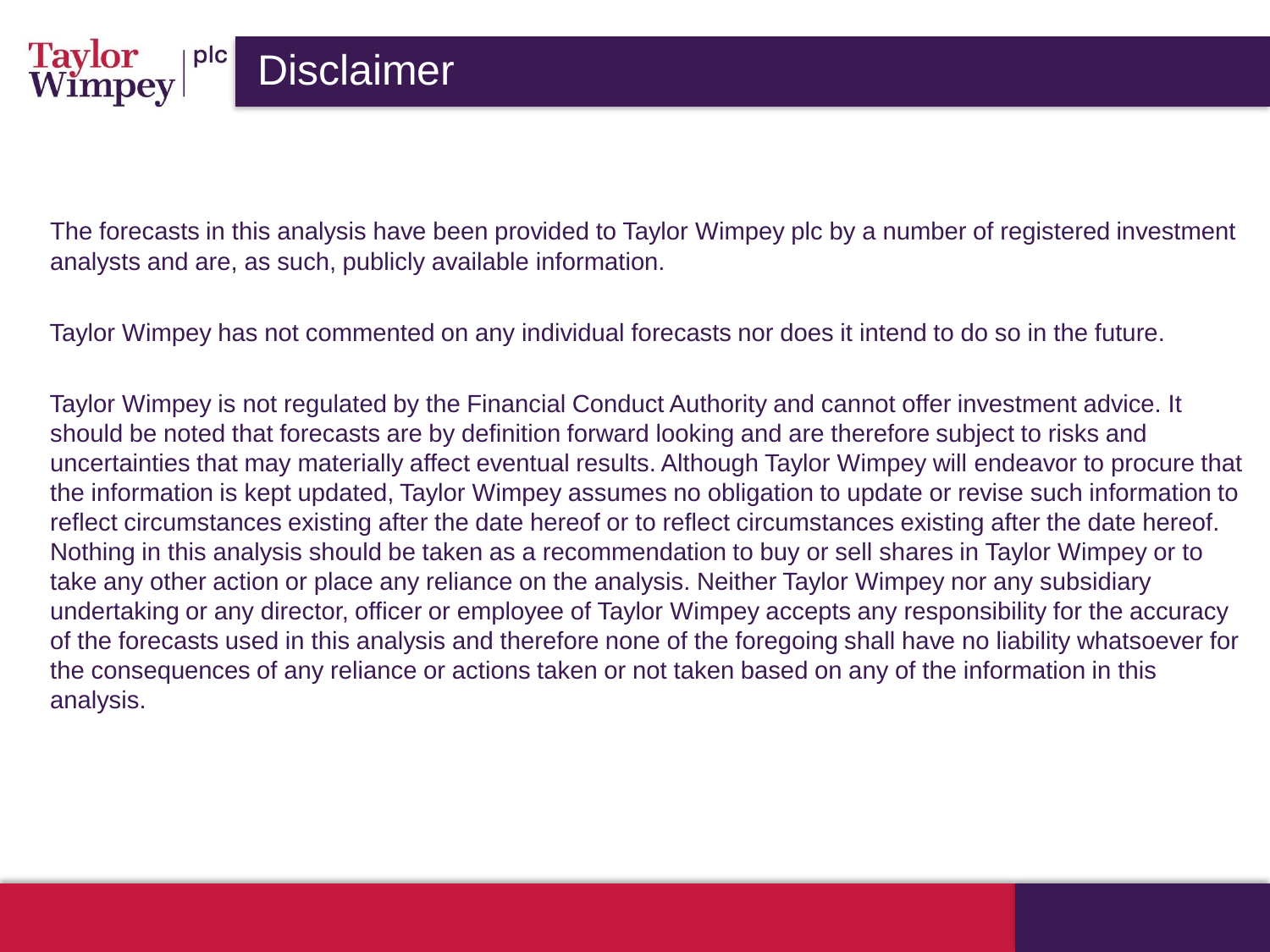

## **Contents**

Divisional analysis 2022 Group financial analysis 2022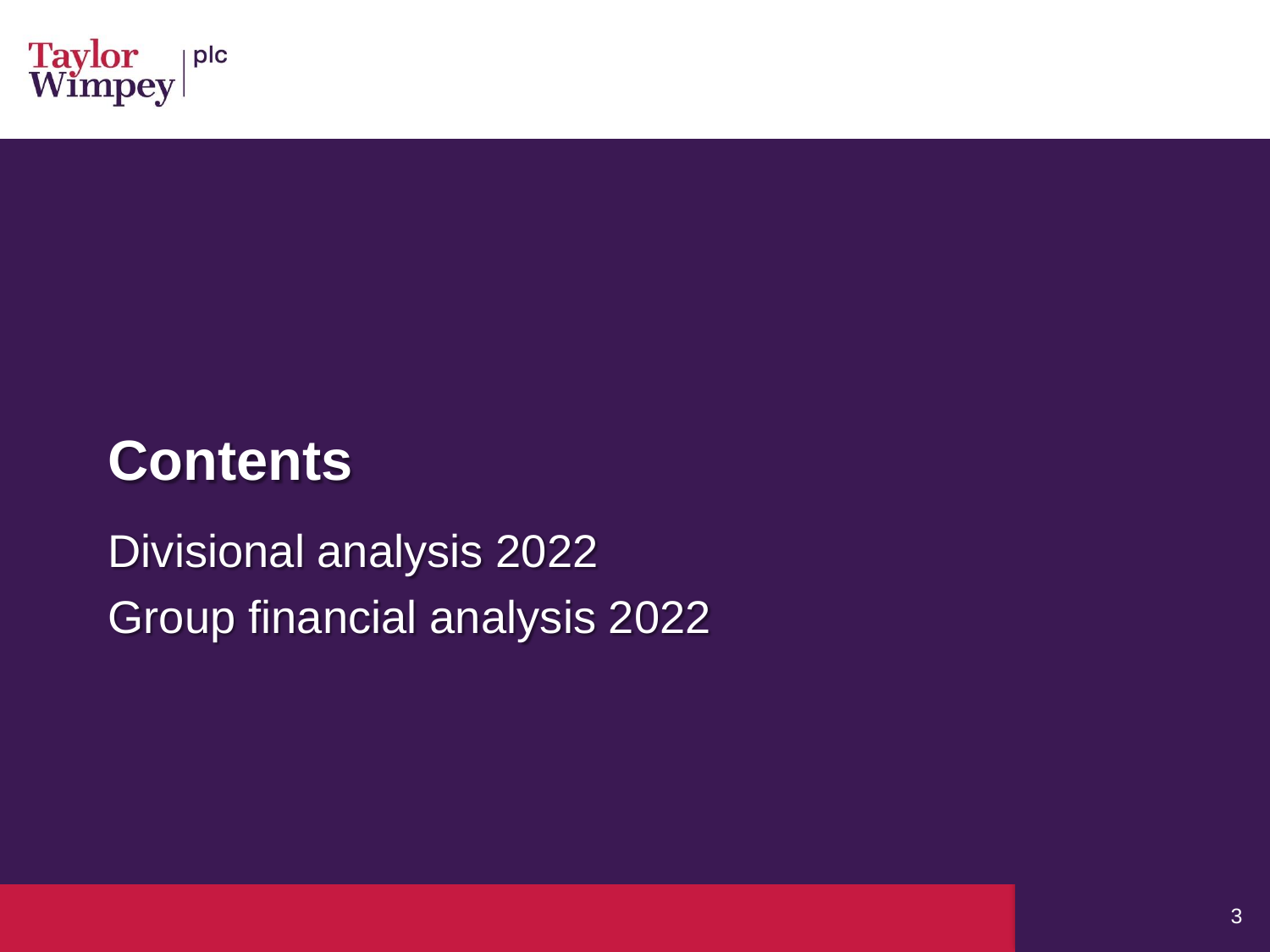|                                                |                | <b>Number of</b> |             |        |
|------------------------------------------------|----------------|------------------|-------------|--------|
|                                                | <b>Average</b> | forecasts        | <b>High</b> | Low    |
| <b>Financial Completions</b>                   |                |                  |             |        |
| <b>UK</b>                                      | 14,431         | 16               | 14,639      | 14,232 |
| Spain                                          | 239            | 13               | 339         | 158    |
| <b>Total completions</b>                       | 14,674         | 13               | 14,896      | 14,458 |
| <b>Average Selling Price - Homes</b><br>(E000) |                |                  |             |        |
| <b>UK</b>                                      | 304.4          | 16               | 306.6       | 302.6  |
| Spain                                          | 359.2          | 12               | 417.0       | 300.0  |
| <b>Revenue (£m)</b>                            |                |                  |             |        |
| <b>UK</b>                                      | 4,424          | 14               | 4,495       | 4,380  |
| Spain                                          | 82             | 14               | 107         | 57     |
| <b>Total revenue</b>                           | 4,503          | 18               | 4,588       | 4,446  |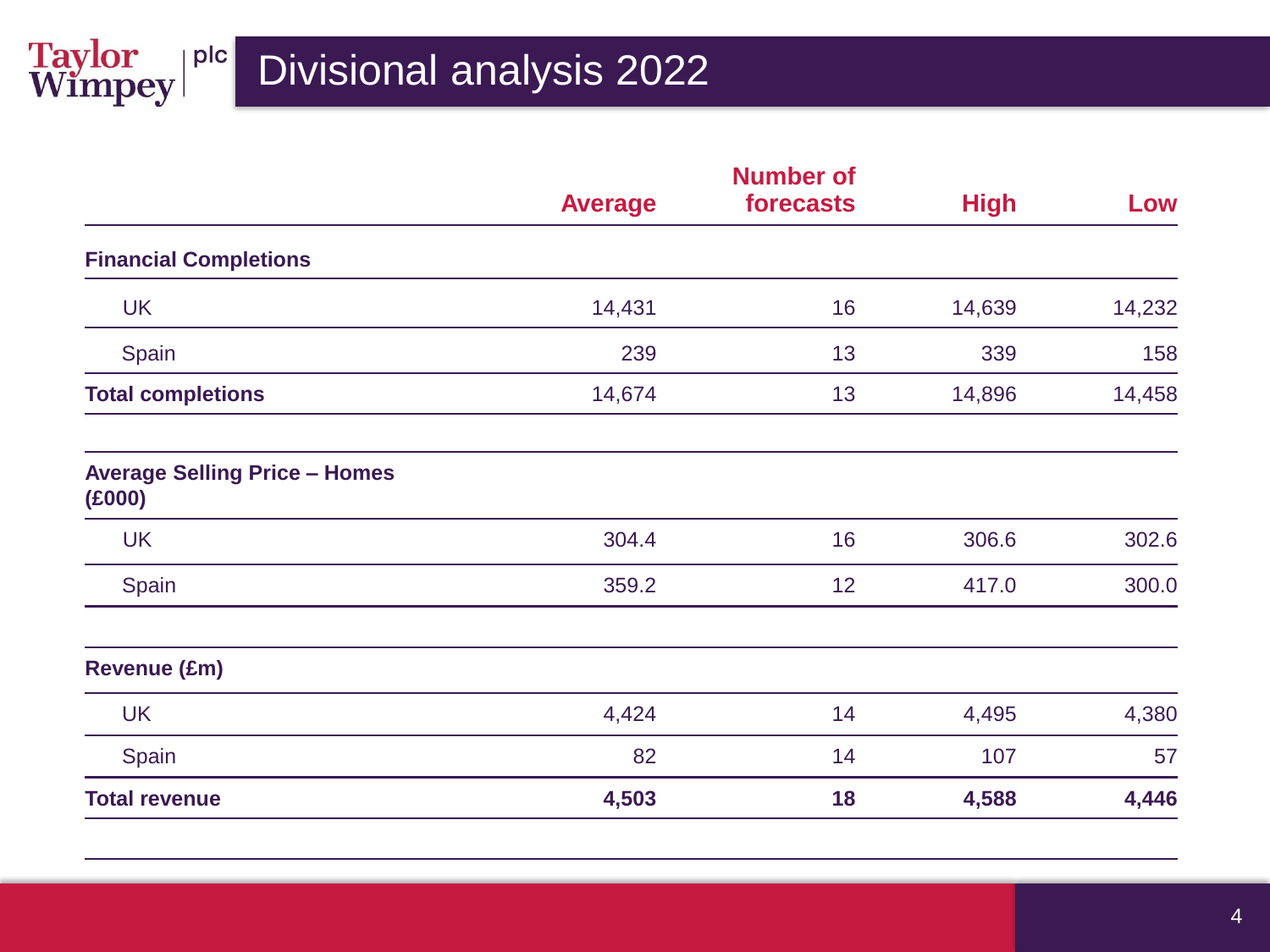Taylor plc

|                                                                          | <b>Average</b> | <b>Number of</b><br>forecasts | <b>High</b> | Low  |
|--------------------------------------------------------------------------|----------------|-------------------------------|-------------|------|
| <b>Profit on ordinary activities before</b><br>finance costs* (£m)       |                |                               |             |      |
| <b>UK</b>                                                                | 882            | 8                             | 907         | 872  |
| Spain                                                                    | 16             | 8                             | 20          | 11   |
| <b>Total profit on ordinary activities</b><br>before finance costs* (£m) | 899            | 17                            | 918         | 880  |
| Joint ventures and associates (£m)                                       | 9              | 16                            | 10          | 5    |
| <b>Operating profit (incl. JVs)* (£m)</b>                                | 907            | 17                            | 928         | 885  |
| Operating profit (incl. JVs)* margin (%)                                 | 20.1           | 17                            | 20.5        | 19.7 |

\*From continuing operations before exceptional items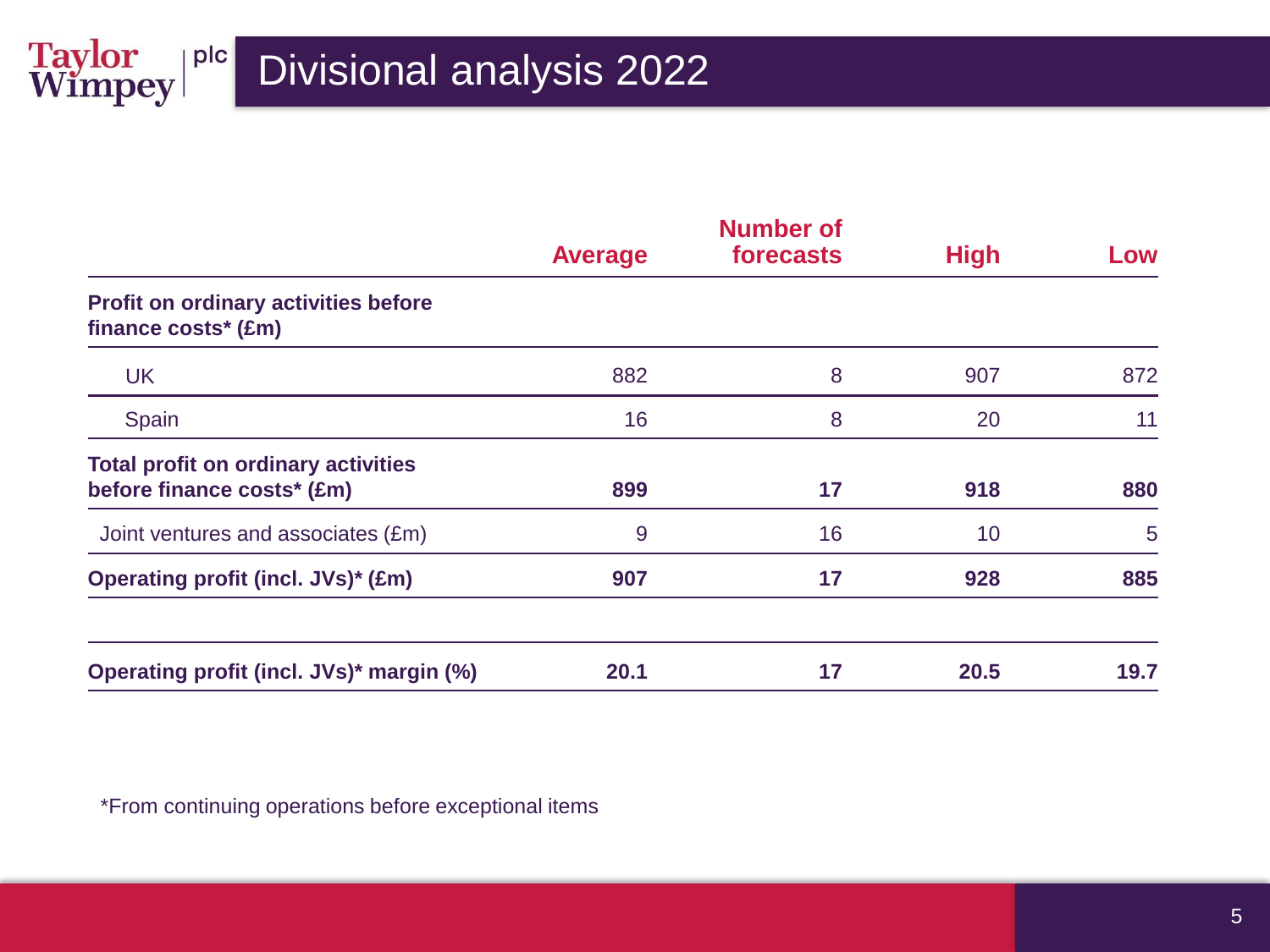## Taylor plc

## Group financial analysis 2022

|                                                      |                | <b>Number of</b> |             |       |
|------------------------------------------------------|----------------|------------------|-------------|-------|
|                                                      | <b>Average</b> | forecasts        | <b>High</b> | Low   |
| <b>Total revenue</b>                                 | 4,503          | 18               | 4,588       | 4,446 |
| <b>Operating profit (incl. JVs)* (£m)</b>            | 907            | 17               | 928         | 885   |
| Net interest and finance costs (£m)                  | (27)           | 18               | (34)        | (21)  |
| <b>Pre-Tax Profits* (£m)</b>                         | 880            | 18               | 900         | 854   |
| Tax Rate (%)                                         | 22             | 18               | 23          | 20    |
| EPS (normalised)* (pence)                            | 19.1           | 18               | 19.9        | 18.5  |
| <b>DPS</b> (pence)                                   | 10.5           | 18               | 13.8        | 8.5   |
| <b>Tangible Net Asset Value per share</b><br>(pence) | 125            | 16               | 129         | 117   |
| Net debt / (cash) (£m)                               | (718)          | 18               | (911)       | (539) |

\*From continuing operations before exceptional items